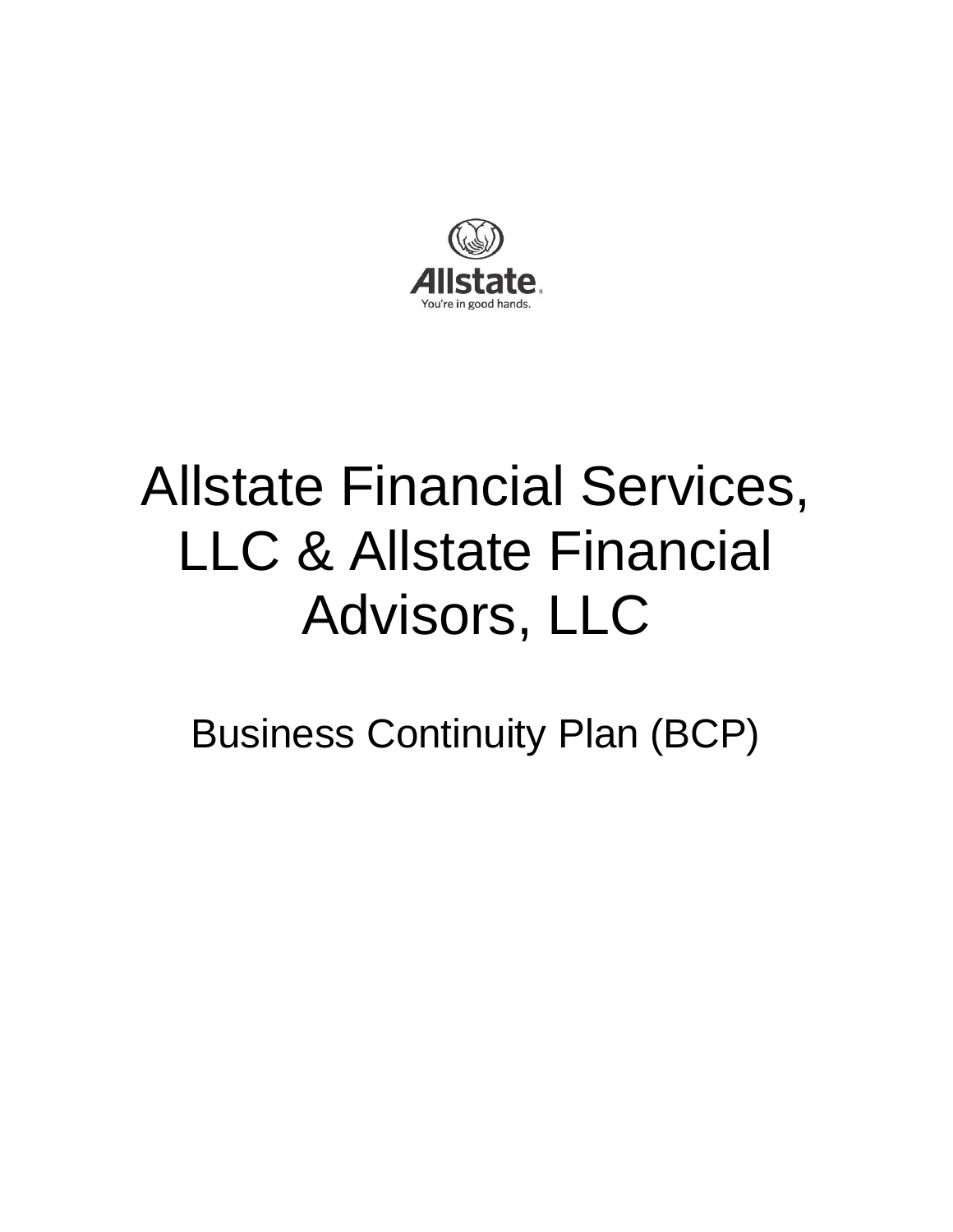BCP3 ABRD Level October 2021, Rev Dec 2021

ABRD Level 3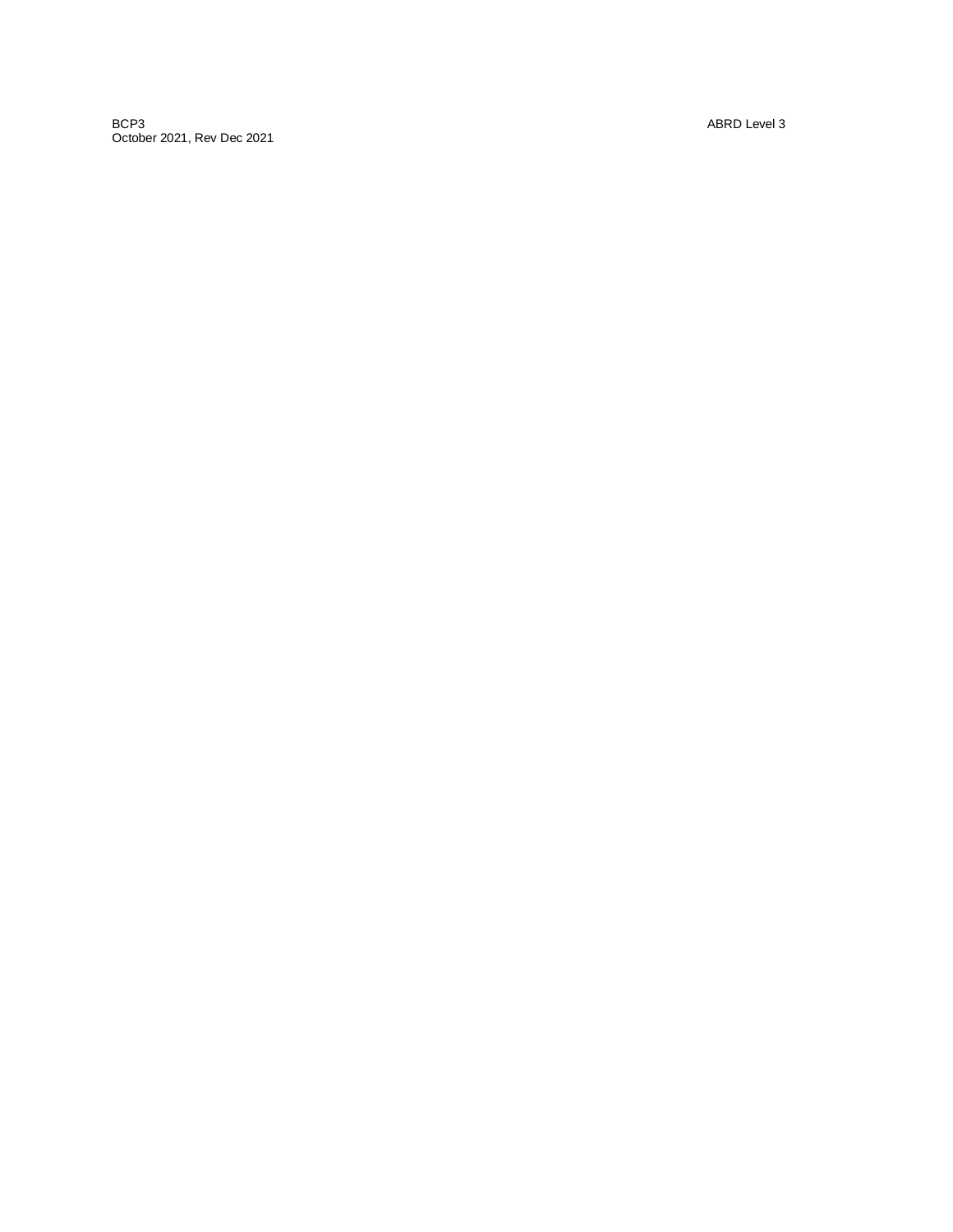

## **Table of Contents**

| Τ.    |                                                       |  |
|-------|-------------------------------------------------------|--|
| Ⅱ.    |                                                       |  |
|       |                                                       |  |
|       |                                                       |  |
|       |                                                       |  |
|       |                                                       |  |
|       |                                                       |  |
| III.  |                                                       |  |
| IV.   |                                                       |  |
|       |                                                       |  |
|       |                                                       |  |
| V.    |                                                       |  |
| VI.   |                                                       |  |
|       |                                                       |  |
|       |                                                       |  |
| VII.  | Data Back-Up and Recovery (Hard Copy and Electronic)8 |  |
| VIII. |                                                       |  |
|       |                                                       |  |
|       |                                                       |  |
| IX.   |                                                       |  |
|       |                                                       |  |

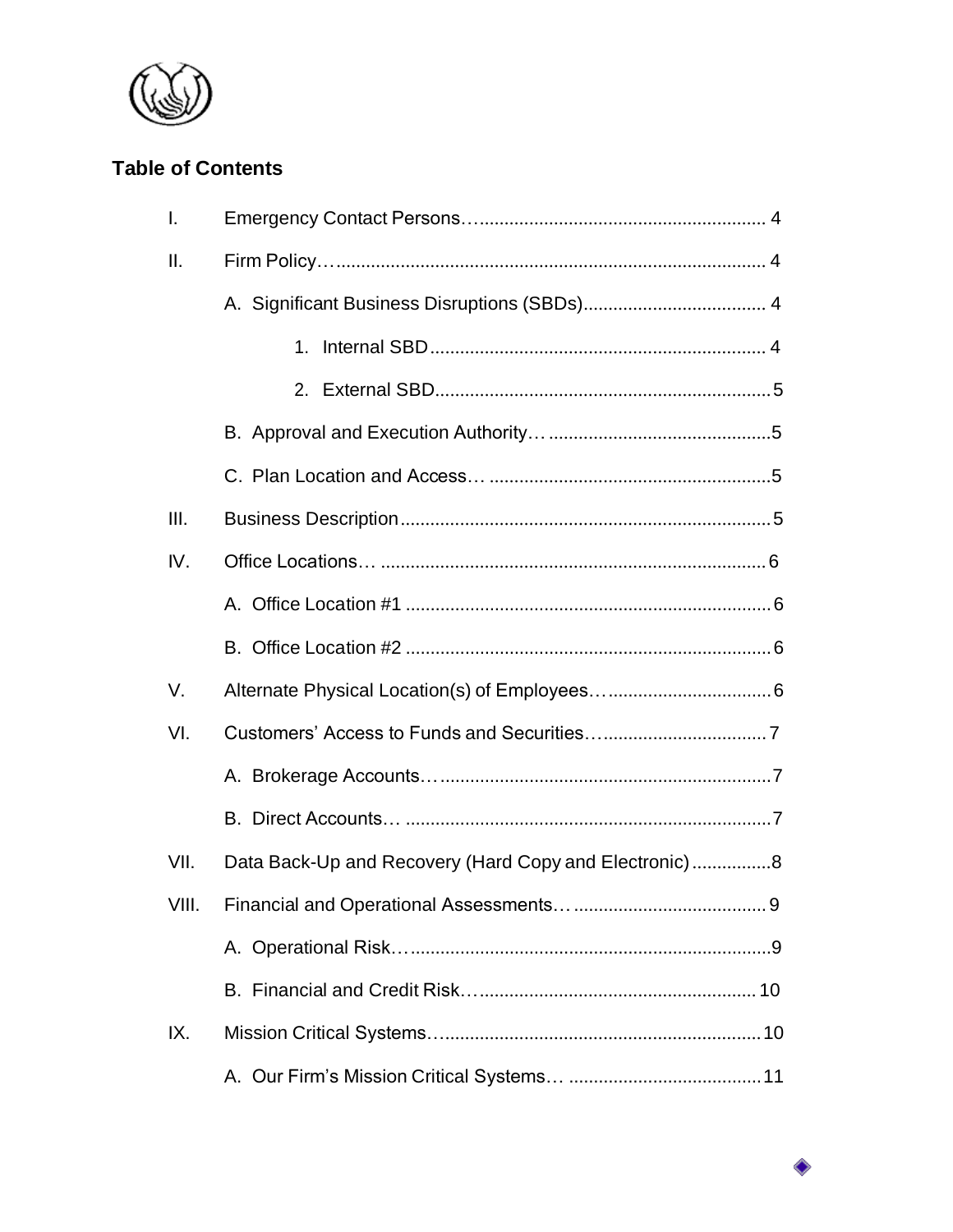

| B. Mission Critical Systems Provided by Our Clearing Firm 12                                                                                                                                                                                                                 |
|------------------------------------------------------------------------------------------------------------------------------------------------------------------------------------------------------------------------------------------------------------------------------|
| Alternate Communications Between the Firm and Customers, Employees,                                                                                                                                                                                                          |
|                                                                                                                                                                                                                                                                              |
|                                                                                                                                                                                                                                                                              |
|                                                                                                                                                                                                                                                                              |
|                                                                                                                                                                                                                                                                              |
| Critical Business Constituents, Banks, and Counter-Parties  14                                                                                                                                                                                                               |
|                                                                                                                                                                                                                                                                              |
|                                                                                                                                                                                                                                                                              |
|                                                                                                                                                                                                                                                                              |
|                                                                                                                                                                                                                                                                              |
|                                                                                                                                                                                                                                                                              |
|                                                                                                                                                                                                                                                                              |
|                                                                                                                                                                                                                                                                              |
| Appendix                                                                                                                                                                                                                                                                     |
| A. Selling Agreement List<br>B. FCCS Business Contingency Planning Summary including services<br>provided by Fidelity<br>C. AFS Business Contingency Planning Statement<br>D. Docupace Business Contingency Planning Summary<br>E. FIS Business Contingency Planning Summary |
|                                                                                                                                                                                                                                                                              |

F. RegEd Business Contingency Planning Summary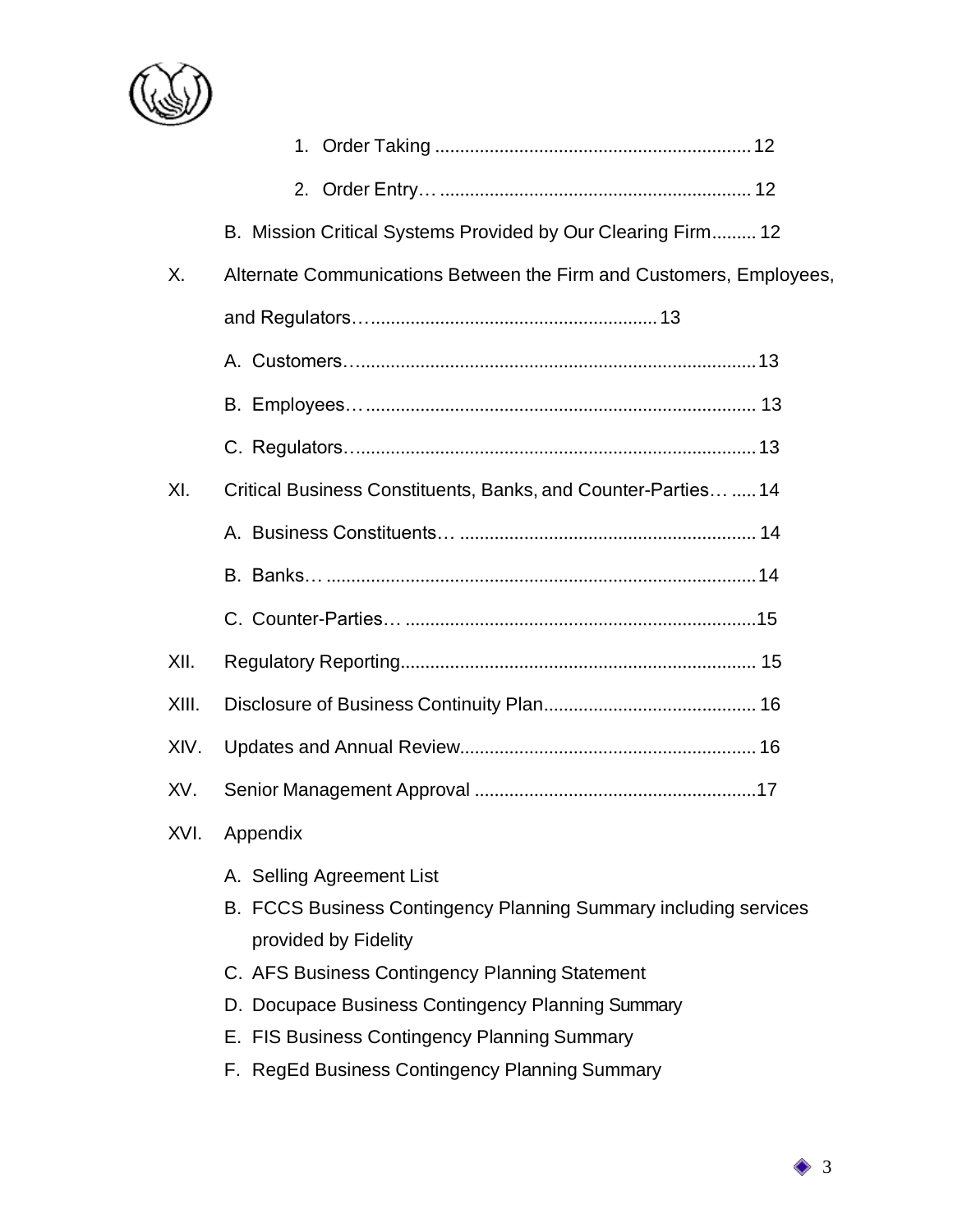

- G. ZLUA Business Contingency Planning Summary
- H. Broadridge Business Contingency Planning Summary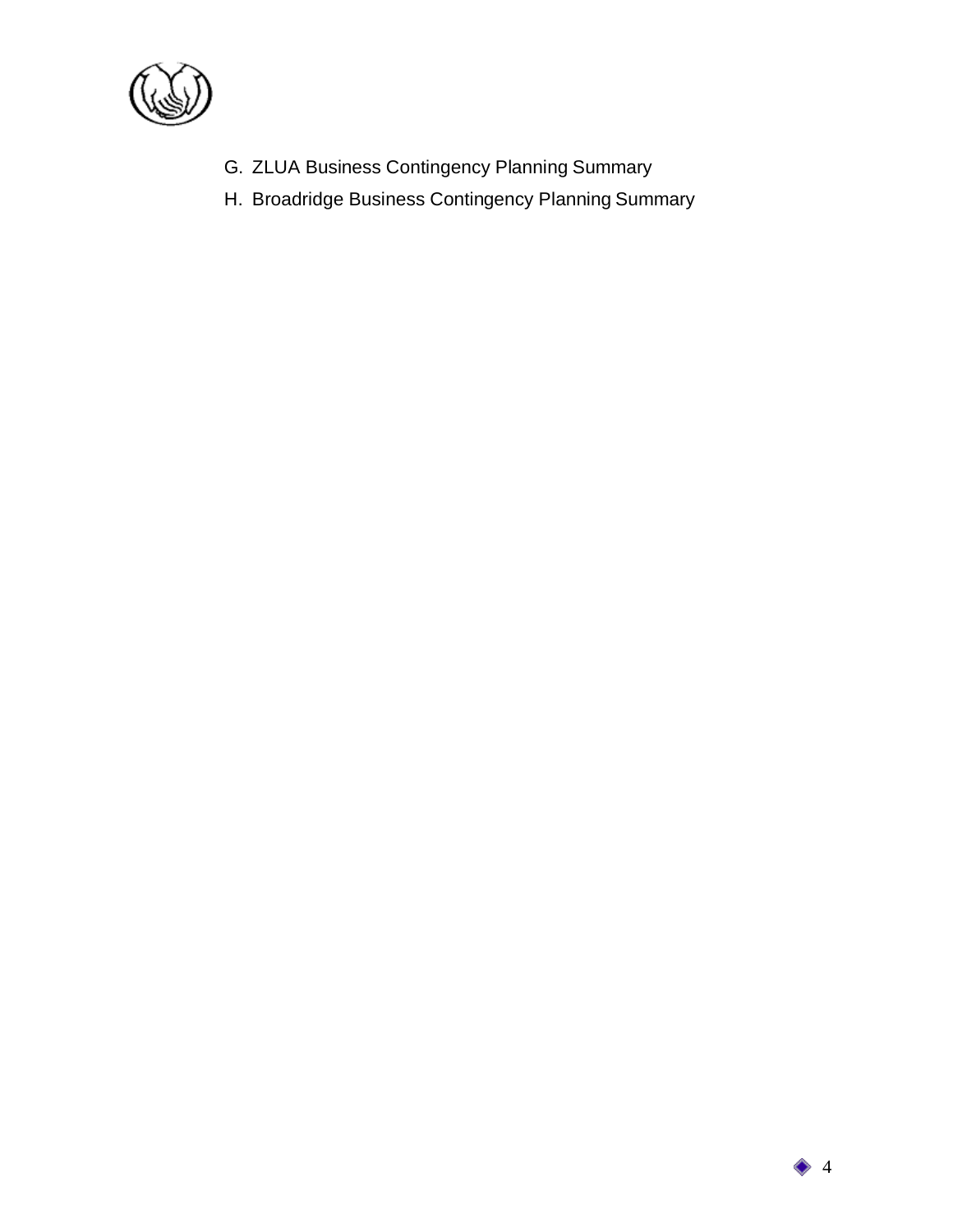

## **I. Emergency Contact Persons**

In the event of an emergency our firm's two contact persons are as follows:

| Point of Contact Name:   John Boudreau |                             |
|----------------------------------------|-----------------------------|
|                                        | Telephone:   402-419-8201   |
|                                        | Email:   jbouf@allstate.com |

| Point of Contact Name:   Mary Nelson |                                                         |
|--------------------------------------|---------------------------------------------------------|
|                                      | Telephone: 402-975-6308 (office), 402-890-5021 (mobile) |
|                                      | Email:   mnel9@allstate.com                             |

These names will be updated in the event of material change, and our Executive Representative will review them annually.

*Rule: FINRA Rule 4370(f); NASD Rule 1160.*

## **II. Firm Policy**

Our firm's policy is to respond to a Significant Business Disruption (SBD) by safeguarding employees' lives and firm property, making a financial and operational assessment, quickly recovering and resuming operations, protecting all of the firm's books and records, and allowing our customers to transact business. In the event that we determine we are unable to continue our business, we will assure customers prompt access to their funds and securities.

A. Significant Business Disruptions (SBDs)

<span id="page-5-0"></span>Our plan anticipates two kinds of SBDs, internal and external.

**1. Internal SBD**

Internal SBDs affect only our firm's ability to communicate and do business as a back-office entity, such as a fire in our building. Internal SBDs do not affect the ability of our Personal Financial Representatives to conduct business with customers. Internal SBDs may affect all or only certain areas of the Firm and will be assessed accordingly.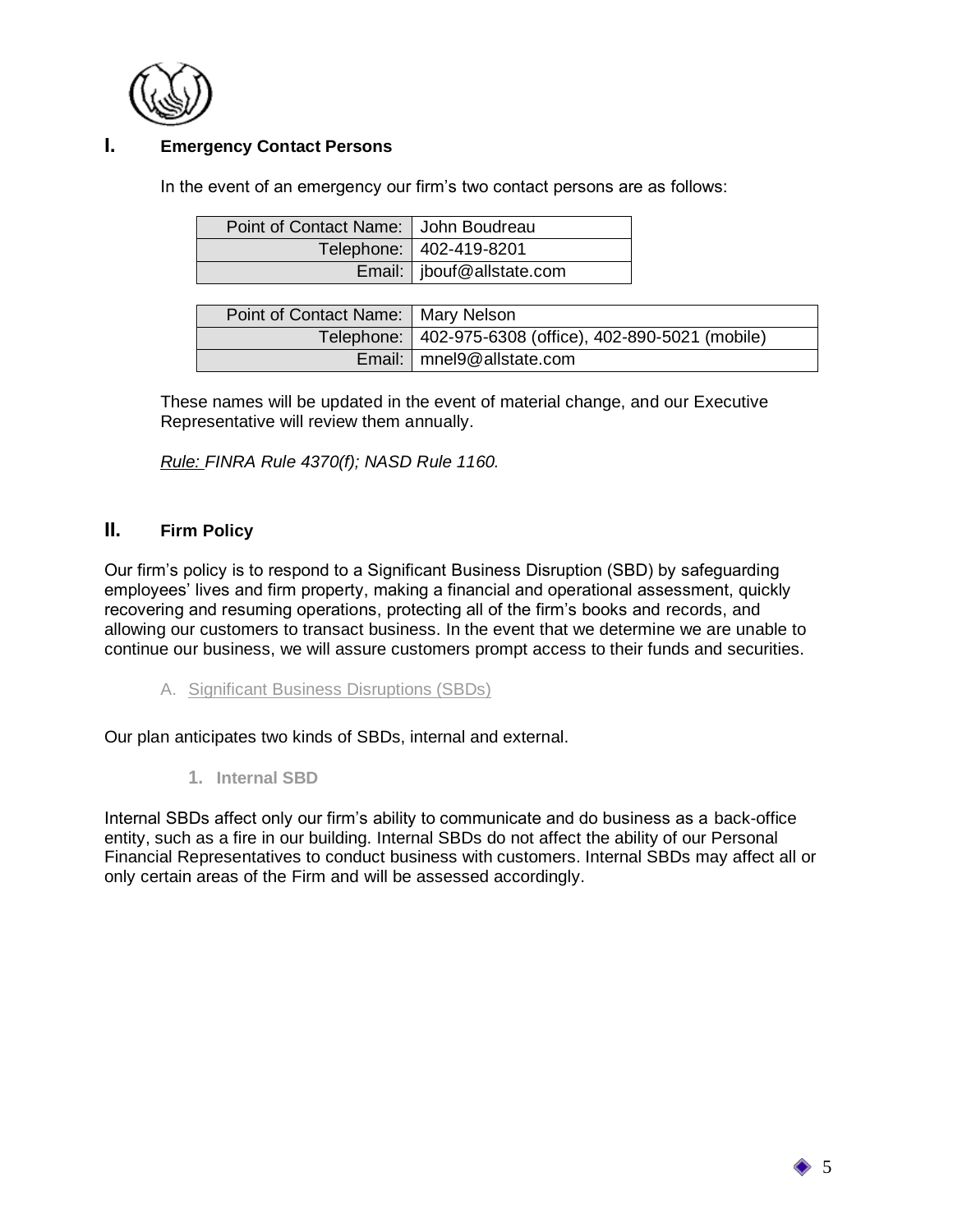

**2. External SBD**

<span id="page-6-0"></span>External SBDs prevent the operation of the securities markets or a number of firms, such as a terrorist attack, a city flood, or a wide-scale, regional disruption. Our response to an external SBD relies more heavily on other organizations and systems, especially on the capabilities of our clearing firm. An SBD may affect only our firm (*e.g.*, a fire in our office building or cyber event) or may be widespread affecting several firms or the operation of the securities markets (*e.g.*, a terrorist attack, a natural disaster or a pandemic). Our response will vary depending on the severity of the SBD, which may include greater reliance on other organizations and systems, especially on the capabilities of our clearing firm.

B. Approval and Execution Authority

Mary Nelson, a registered principal, is responsible for approving the plan and for conducting the required annual review. Sarah Yelkin, Paul Lanspa and Mary Nelson have the authority to execute this BCP.

C. Plan Location and Access

Our firm will maintain copies of its BCP plan and the annual reviews, and the changes that have been made to it for inspection. A copy of our plan is available upon request by regulating entities. An electronic copy of our plan is located on the Allstate Financial Services, LLC Intranet and on Allstate.com.

D. Activation of Plan

We will notify FINRA upon activation of the BCP.

*Rule: FINRA Rule 4370(b), (d) and (e).*

## **III. Business Description**

Our firm's primary business consists of mutual funds, variable life, variable annuities, fixed annuities with limited accommodation of fixed income and equities. Our firm is an introducing firm and does not perform any type of clearing function for itself or others. Furthermore, we do not hold customer funds or securities. We accept and enter orders. All brokerage transactions are sent to our clearing firm, which executes our orders, compares them, allocates them, clears and settles them. Our clearing firm also maintains our customers' brokerage accounts, can grant customers access to them, and delivers funds and securities. Our firm also has customers with accounts held directly with fund companies, or insurance product providers. These direct fund companies, and product providers maintain our customers' direct accounts, can grant customers access to them, and deliver funds and securities. Our firm encourages customers to work directly with their Personal Financial Representative. Our firm services only retail customers. We do not engage in any private placements.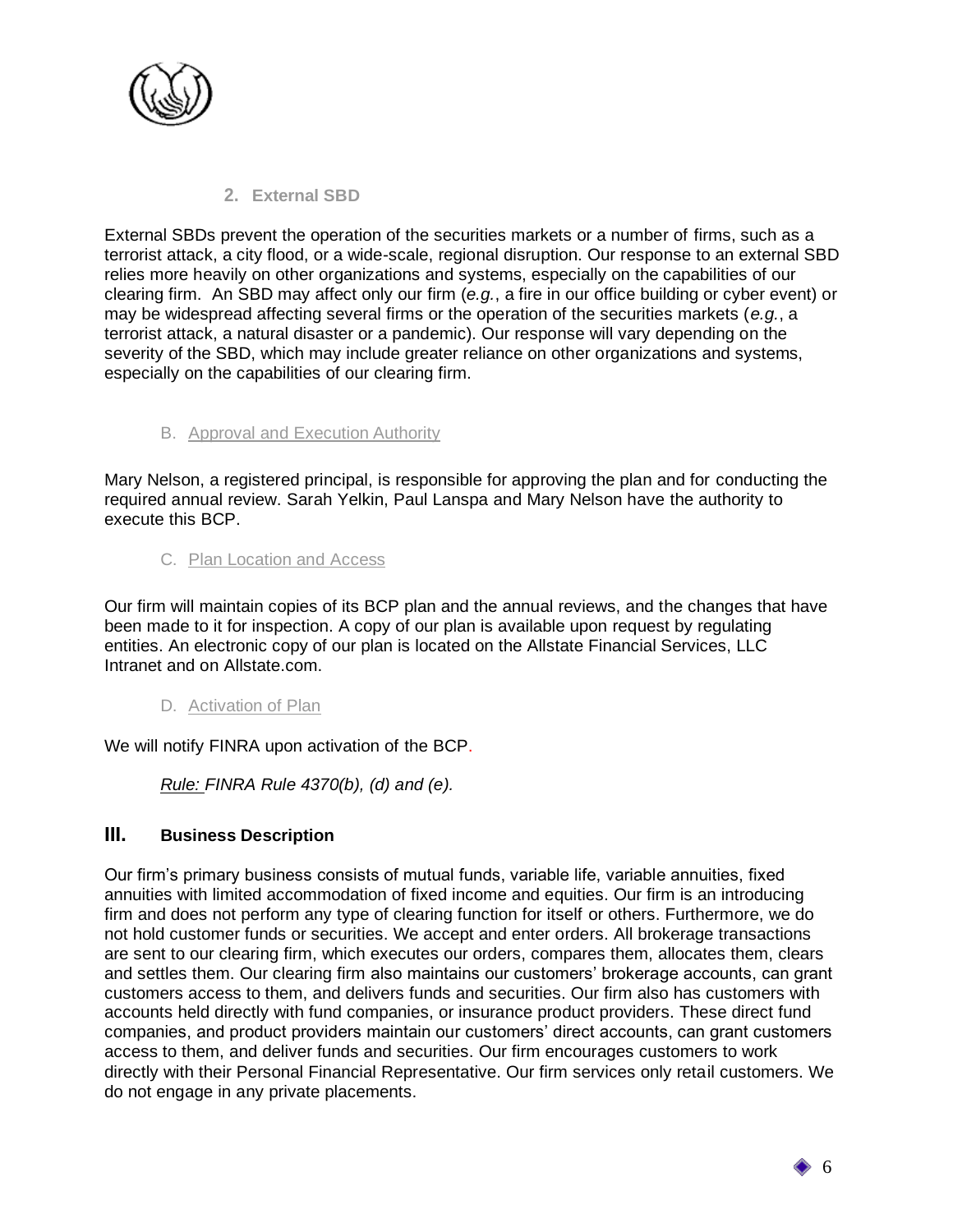

Our clearing firm information is as follows:

Fidelity Clearing & Custody Solutions/National Financial Services 82 Devonshire Street, Z2R Boston, MA 02109 Website: [www.wealthscape.com](http://www.wealthscape.com/) Contact: Kevin J. Mcinnis Telephone: 401-292-4217 Email: [kevin.mccinis@fmr.com](mailto:kevin.mccinis@fmr.com) Alternate Contact: Melissa Galla Telephone: 312.749.9745

### **IV. Office Locations**

Our Firm has offices located in the following Locations.

A. Office Location #1

2920 South 84<sup>th</sup> Street Lincoln, NE 68506 Telephone: 877-525-5727

Our employees may travel to that office by means of foot, car, or bus. We engage in order taking and entry at this location.

## **V. Alternate Physical Location(s) of Employees**

In the event of an SBD, our staff will work remotely, or we will move our staff from the affected office to the closest of our unaffected office locations. If the alternate office location is unavailable or infeasible (*e.g.*, due to the inability to employ social distancing during a pandemic), staff may temporarily work from a remote location (*e.g.*, staff may work from home because of health and safety reasons during a pandemic). In this event, we will maintain a list of employees working locations and contact information.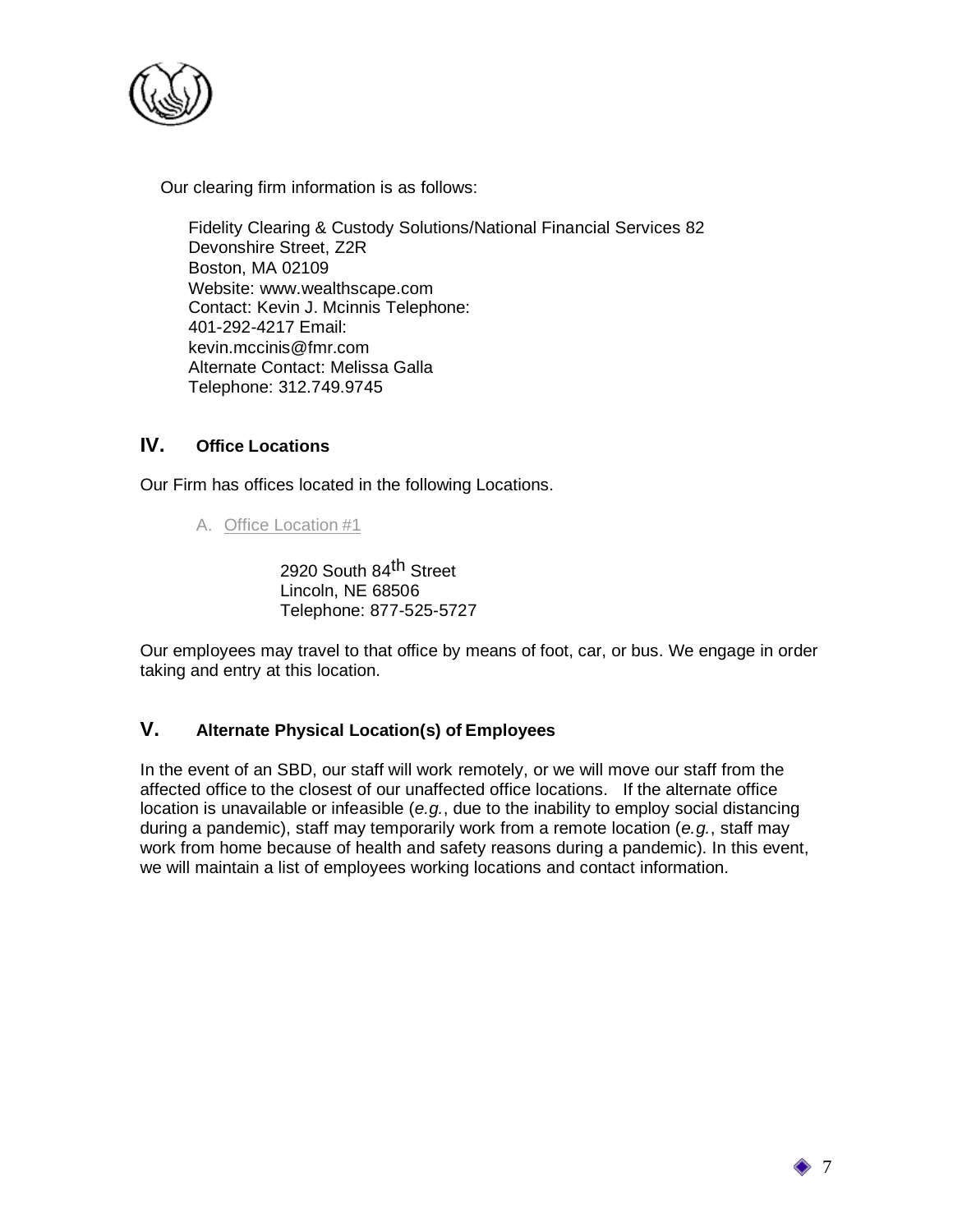

If none of our other office locations are available to receive those staff, we will move them to one of the following locations:

> Imaging AF 8675 Freeport Pkwy N. MS #21 Irving, TX 75063 Telephone: 972-915-5899

Allstate Insurance 2775 Sanders Road Northbrook, IL 60062 Telephone: 847-402-8658

In the event, employees are unable to travel, we will identify a local location for employees to work from. To mitigate the impacts of a pandemic, we may employ methods such as social distancing, travel restrictions, revised sick leave policies, special pandemic leave time, specialized seating plans for densely populated floors or buildings, remote offices or telework arrangements for a broad range of employees.

*Rule: FINRA Rule 4370(c)(6).*

## **VI. Customers Access to Funds and Securities**

A. Brokerage Accounts

Our firm does not maintain custody of customers' funds or securities, which are maintained at our clearing firm, Fidelity Clearing & Custody Solutions. In the event of an internal or external SBD, and Allstate Financial Services, LLC telephone service is unavailable, our registered persons will take customer orders or instructions and contact our clearing firm on their behalf. The firm will make this information available to customers through its disclosure policy.

#### B. Direct Accounts

Our firm does not maintain custody of customers' funds or securities, which are maintained at the fund company, or product provider. In the event of an internal or external SBD, and Allstate Financial Services, LLC telephone service is unavailable, our registered persons will direct customers to work with their Personal Financial Representative. If no PFR is available, our registered persons will direct customers to the fund companies, and/or product providers directly. The firm will make this information available to customers through its disclosure policy.

If SIPC determines that we are unable to meet our obligations to our customers or if our liabilities exceed our assets in violation of Securities

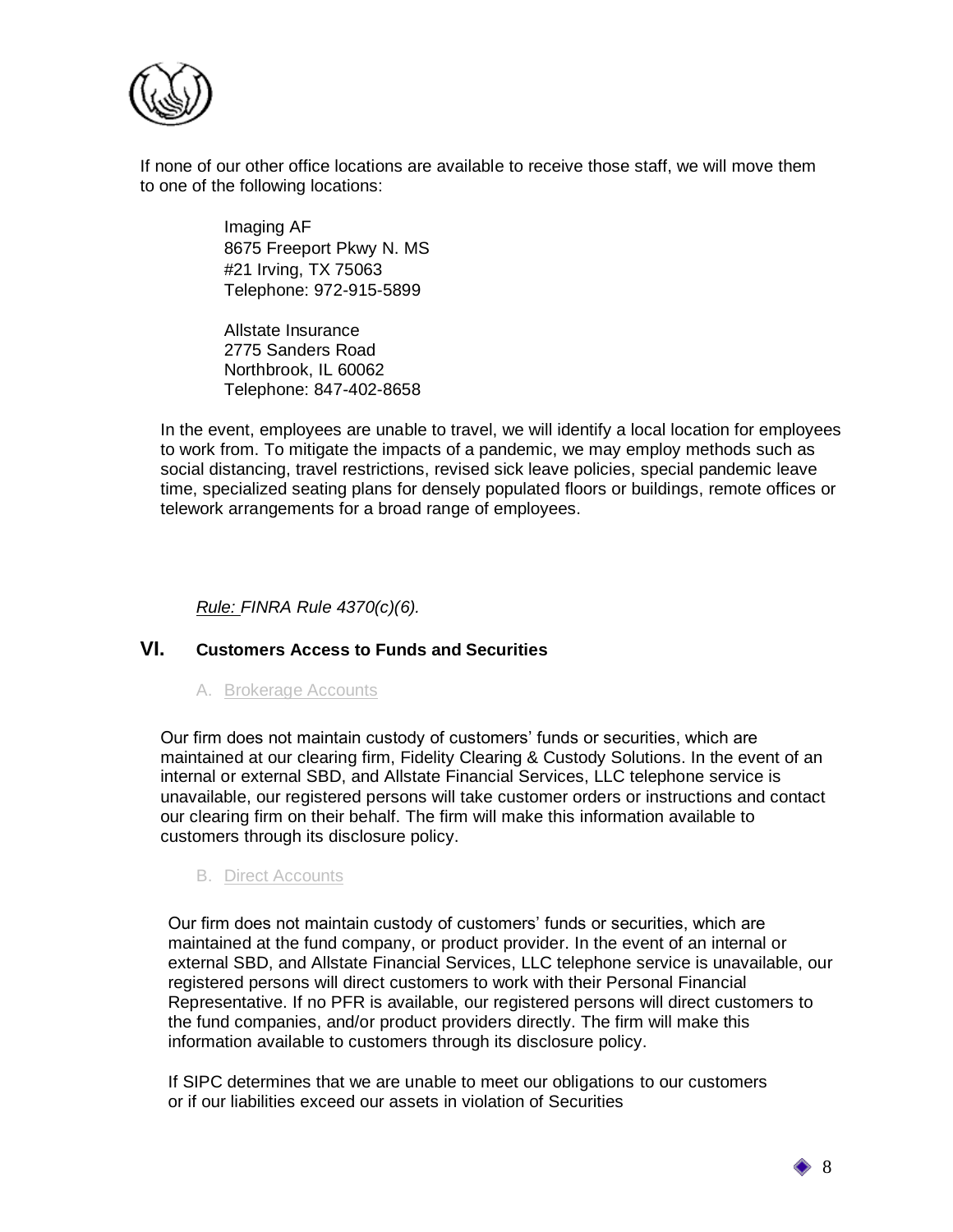

Exchange Act Rule 15c3-1, SIPC may seek to appoint a trustee to disburse our assets to customers. We will assist SIPC and the trustee by providing our books and records identifying customer accounts subject to SIPC regulation.

*Rules: FINRA Rule 4370(a);* Securities Exchange Act Rule 15c3-1; *see also* 15 U.S.C. § 78eee.

### **VII. Data Back-Up and Recovery (Hard Copy and Electronic)**

Our firm maintains its primary hard copy books and record for a minimum of 60 days at:

Allstate Financial Services, LLC 2920 South 84<sup>th</sup> Street Lincoln, NE 68506 Contact: Shauna Tubbs Title: Associate Manager Telephone: 402-975-6258 Email: [stubb@allstate.com](mailto:stubb@allstate.com)

and its electronic records at:

Docupace Location: Switch Citadel 1 1 Superloop Circle McCarran, NV 89434

Fidelity Information Services Voorhees, New Jersey

Our firm maintains the following document types and forms that not transmitted to our clearing firm:

Electronic Records

Our firm maintains its primary hard copy books and record for a minimum of 60 days at:

Allstate Financial Services, LLC 29520 South 84th Street Lincoln, NE 68506 Contact: Shauna Tubbs, Associate Manager Phone: 402-975-6258 Email: stubb@allstate.com

These books and records are paper copies. No back up of paper records currently exist.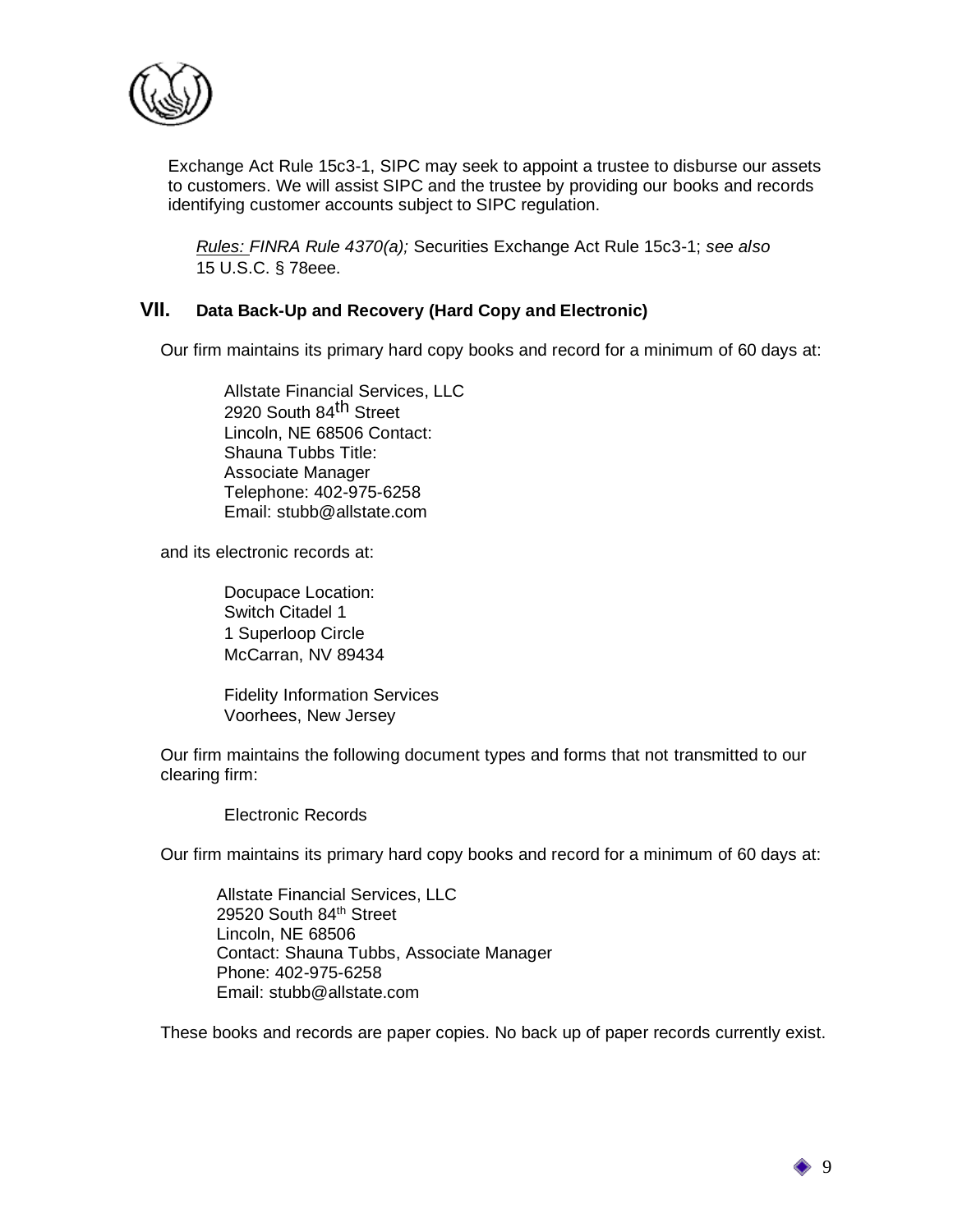

The firm backs up its electronic records daily, and keeps a copy at

Docupace Location: Switch Supernap 4 4495 E. Sahara Las Vegas, NV 89101

Fidelity Information Services Hopkins, Minnesota

In the event of an internal or external SBD that causes the loss of our paper records, we will file appropriate notices with our regulators. If our primary site is inoperable, we will continue operations from our back-up site or an alternate location. For the loss of electronic records, we will either physically recover the storage media or electronically recover data from our back-up site, or, if our primary site is inoperable, continue operations from our back-up site or an alternate location.

*Rule: FINRA Rule 4370(c)(1).*

#### **VIII. Financial and Operational Assessments**

A. Operational Risk

In the event of an SBD, we will immediately identify what means will permit us to communicate with our customers, employees, critical business constituents, critical banks, critical counter-parties, and regulators. Although the effects of a SBD will determine the means of alternate communication, the communications options we will employ will include telephone voice mail, and secure e-mail, etc. In addition, we will retrieve our key activity records as described in the section above, Data Back-Up and Recovery (Hard Copy and Electronic)

*Rules: FINRA Rules 4370(c)(3),(c)(4), (c)(5), (c)(7), (c)(9 & (g)(2)).*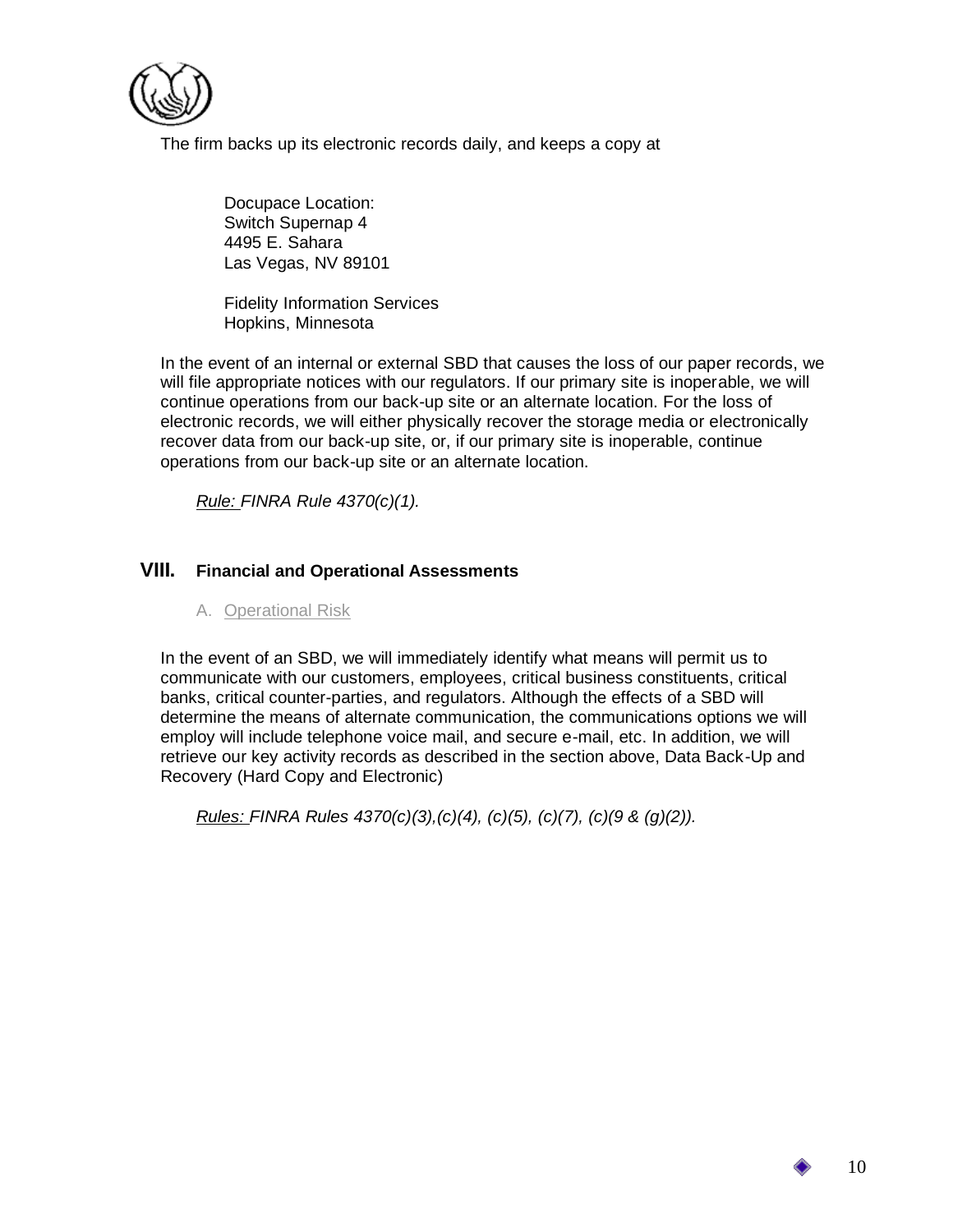

#### B. Financial and Credit Risk

In the event of an SBD, we will determine the value and liquidity of our investments and other assets to evaluate our ability to continue to fund our operations and remain in capital compliance. We will contact Allstate Insurance Company and our product manufacturers. If we determine that we may be unable to meet our obligations to those counter- parties or otherwise continue to fund our operations, we will request additional financing from our bank or other credit sources to fulfill our obligations. If we cannot remedy a capital deficiency, we will file appropriate notices with our regulators and immediately take appropriate steps.

*Rules: FINRA Rules 4370(c)(3), (c)(8) & (g)(2).*

## **IX. Mission Critical Systems**

Our firm's "mission critical systems" are those that ensure prompt and accurate processing of securities transactions, including order taking, entry, the maintenance of customer accounts, and access to customer accounts. It also involved access to personal financial representative (PFR) records. More specifically, these systems include:

| System                   | Function                                                        |  |
|--------------------------|-----------------------------------------------------------------|--|
| <b>Bond TraderPro</b>    | Entry of fixed income trades                                    |  |
| <b>Brokerage XChange</b> | Entry of mutual fund/Equity Trades                              |  |
| Data Trax                | <b>Registered Representative Core</b><br>Databank               |  |
| <b>FBSI</b>              | Service Brokerage Accounts                                      |  |
| WealthScape              | Service brokerage accounts                                      |  |
| WealthScape              | Initiate transfers/IRA distributions                            |  |
| Investor                 | Initiate customer service items                                 |  |
| Onboard                  | Establish/service direct & brokerage<br>accounts                |  |
| ProSurv                  | Maintains and reviews account<br>$\bullet$<br>transactions      |  |
| Docupace                 | Maintains images of customer and rep<br>٠<br>paperwork          |  |
| ServeMe Suite            | Maintains and reviews compensation<br>$\bullet$<br>transactions |  |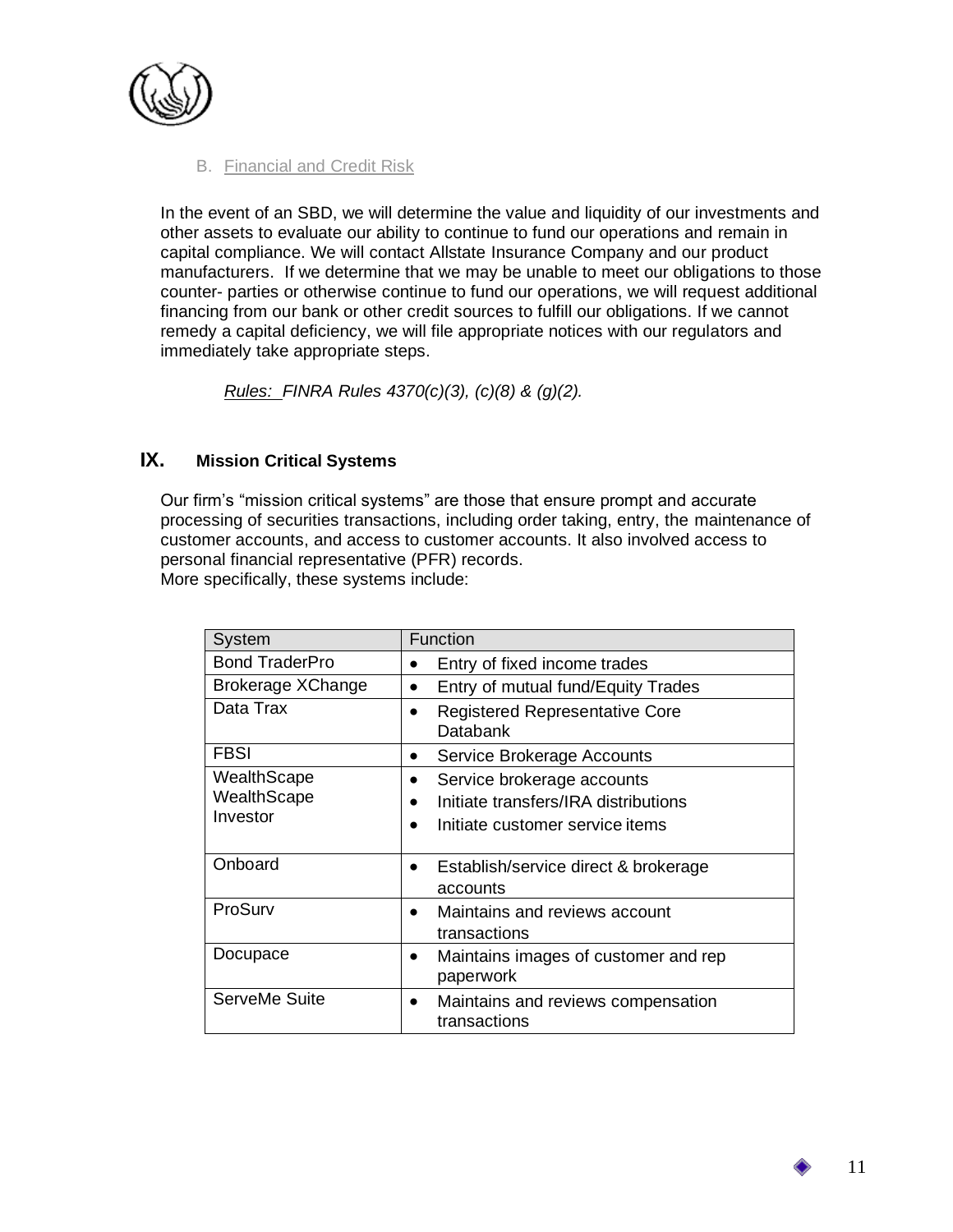

We have primary responsibility for establishing and maintaining our business relationships with our customers and have sole responsibility for our mission critical functions of order taking and entry. Our clearing firm, National Financial Services, LLC, provides, through contract, the execution, comparison, allocation, clearance and settlement of securities transactions, the maintenance of customer accounts, access to customer accounts, and the delivery of funds and securities.

Our clearing firm contract provides that our clearing firm will maintain a business continuity plan and the capacity to execute that plan. Our clearing firm represents that it will advise us of any material changes to its plan that might affect our ability to maintain our business and presented us with an executive summary of its plan. In the event our clearing firm executes its plan, it represents that it will notify us of such execution and provide us equal access to services as its other customers. If we reasonably determine that our clearing firm has not or cannot put its plan in place quickly enough to meet our needs, or is otherwise unable to provide access to such services, our clearing firm represents that it will assist us in seeking services from an alternative source.

Our clearing firm represents that it backs up our records at a remote site. Our clearing firm represents that it operates a back-up operating facility in a geographically separate area with the capability to conduct the same volume of business as its primary site. Our clearing firm has also confirmed the effectiveness of its back-up arrangements to recover from a wide scale disruption by testing, and it has confirmed that it tests its back-up arrangements at least twice a year.

Recovery-time objectives provide concrete goals to plan for and test against. They are not, however, hard and fast deadlines that must be met in every emergency situation, and various external factors surrounding a disruption, such as time of day, scope of disruption, and status of critical infrastructure – particularly telecommunications – can affect actual recovery times. Recovery refers to the restoration of clearing and settlement activities after a wide-scale disruption; resumption refers to the capacity to accept and process new transactions and payments after a wide-scale disruption. Our clearing firm has the following SBD recovery time and resumption objectives: recovery time period of less than an hour, and resumption time of less than a day.

A. Our Firm's Mission Critical Systems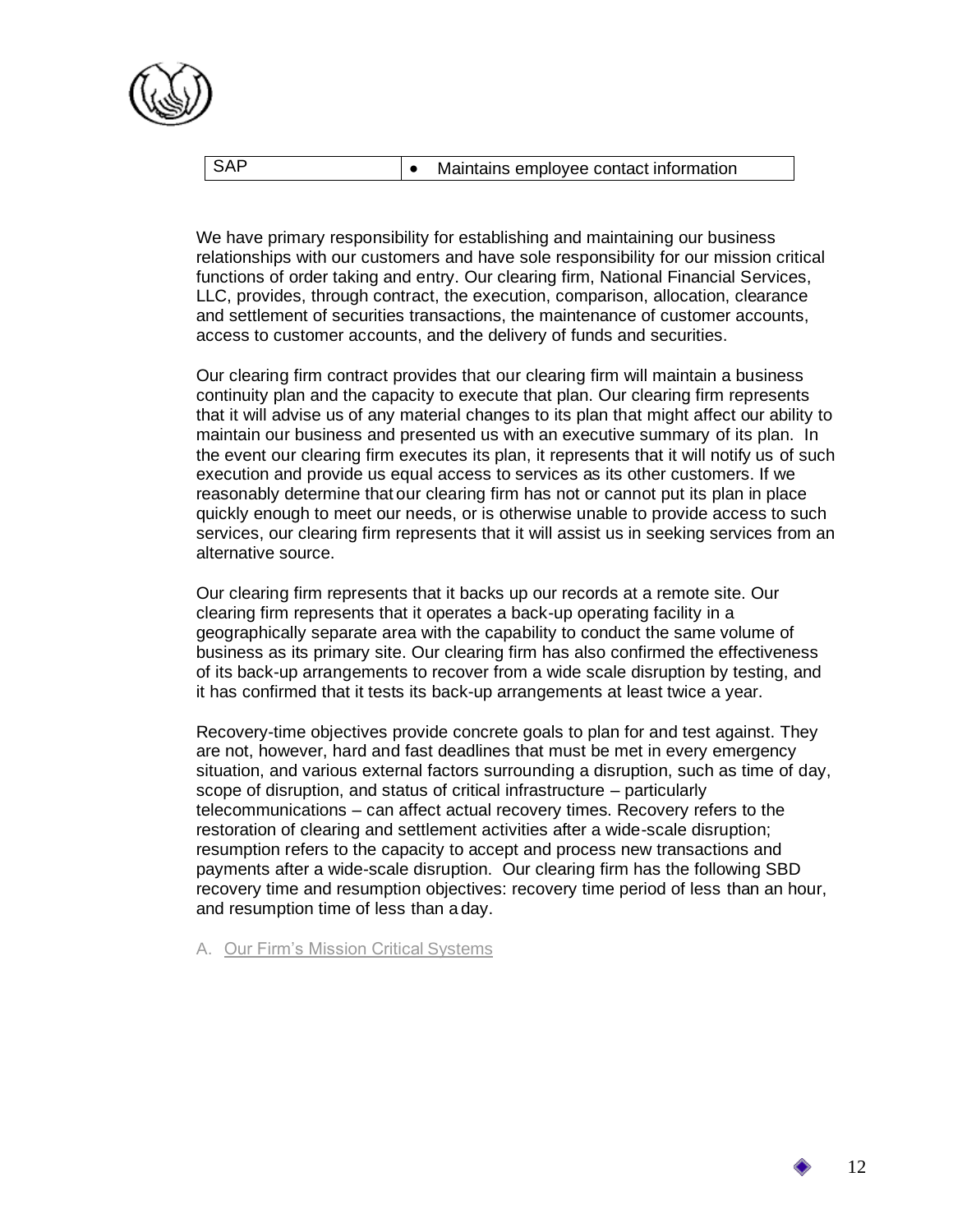<span id="page-13-0"></span>

#### **1. Order Taking**

Currently, our firm receives orders, for brokerage accounts, from customers via telephone. During an SBD, either internal or external, we will continue to take orders through any of these methods that are available and reliable, and in addition, as communications permit, we will inform our customers when communications become available to tell them what alternatives they have to submit their orders to us.

Customers will be informed of alternatives by recorded telephone messages, and/or employee associates answering customer inquiries. If necessary, we will advise our customers to inquire about accounts, liquidate trades and/or certain money movement transactions directly with our clearing firm 866-408-1132 from 8:30am-5:00pmET.

<span id="page-13-1"></span>**2. Order Entry**

Currently, our firm enters brokerage orders by sending them to our clearing firm electronically or telephonically. Alternatively, we place customer orders through Brokerage XChange, Wealthscape, and FBSI. We have contacted our clearing firm and were told that, underits BCP, we can expect services within 24 hours.

In the event of an internal SBD, we will enter and send records to our clearing firm by the fastest alternative means available, which include fax, secured email, and overnight carriers. In the event of an external SBD, we will maintain the order in electronic paper format, and deliver the order to the clearing firm by the fastest means available when it resumes operations. In addition, during an internal SBD, we may need to refer customers to deal directly with our clearing firm for order entry.

B. Mission Critical Systems Provided by Our Clearing Firm

Our firm relies, by contract, on our clearing firm to provide order execution, order comparison, order allocation, and the maintenance of customer brokerage accounts, delivery of funds and securities, and access to these accounts.

*Rules: FINRA Rules 4370 (c)(2) & (g)(1).*

### **X. Alternate Communications Between the Firm and Customers, Employees, and Regulators**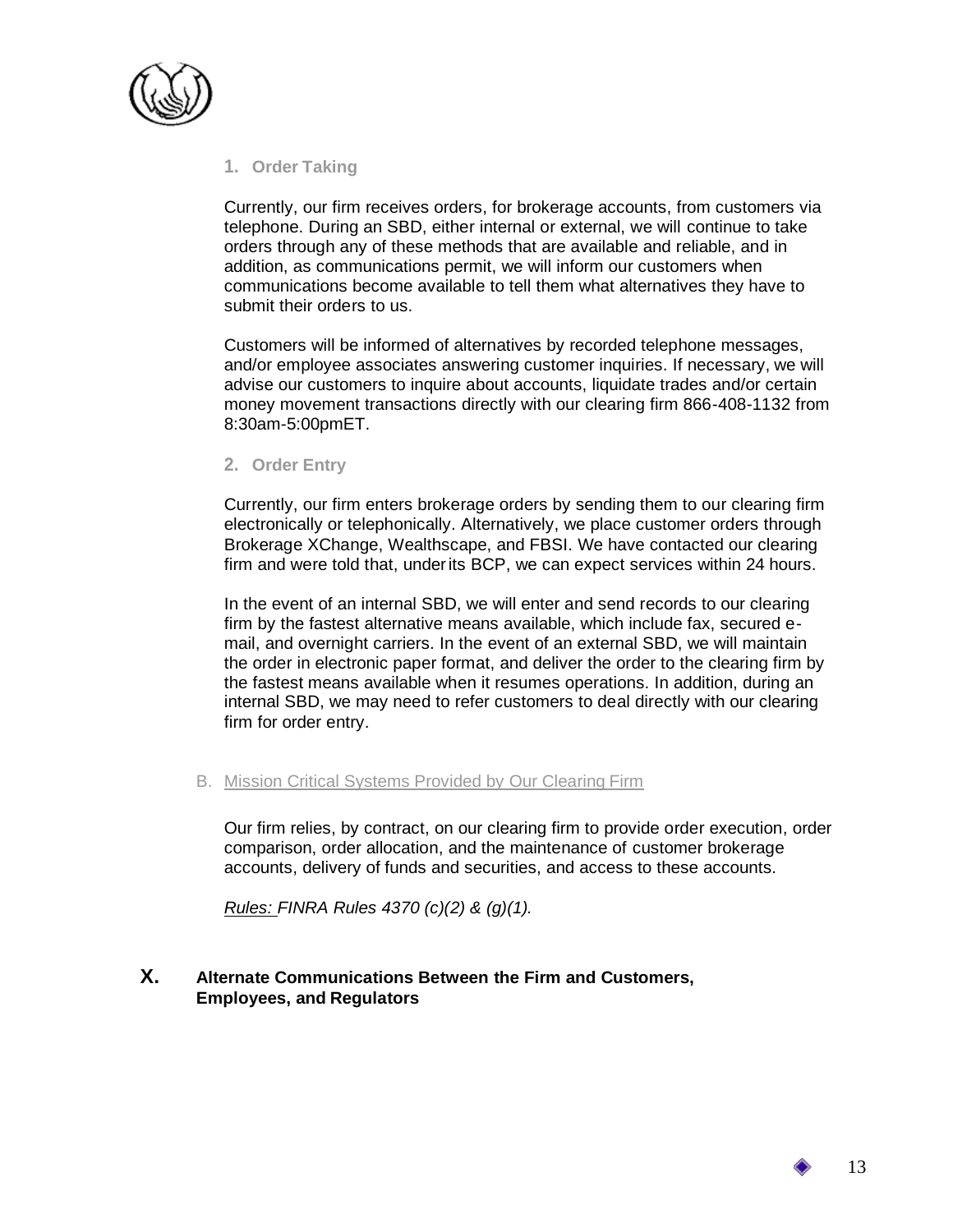

#### **Customers**

We now communicate with our customers using the telephone, fax, e-mail, U.S. mail, and in-person visits at our registered representative's office locations. In the event of an SBD, we will assess which means of communication are still available to us, and use the means closest in speed and form (written or oral) to the means that we have used in the past to communicate with the other party. For example, if we have communicated with a party by e-mail but the Internet is unavailable, we will call them on the telephone and follow up where a record is needed with paper copy in the U.S. mail.

*Rule: FINRA Rule 4370(c)(4).*

#### **Employees**

We now communicate with our employees using the telephone, e-mail, text and inperson. In the event of an SBD, we will assess which means of communication are still available to us, and use the means closest in speed and form (written or oral) to the means that we have used in the past to communicate with the other party. The majority of our employees are able to work remotely.

*Rule: FINRA Rule 4370(c)(5).*

#### **Regulators**

We are currently members of the following SROs: FINRA. We communicate with our regulators using the telephone, e-mail, fax, U.S. mail, and in person. In the event of an SBD, we will assess which means of communication are still available to us, and use the means closest in speed and form (written or oral) to the means that we have used in the past to communicate with the other party.

*Rule: FINRA Rule 4370(c)(9).*

### **XI. Critical Business Constituents, Banks, and Counter-Parties**

**Business Constituents**

We have contacted our critical business constituents (businesses with which we have ongoing commercial relationship in support of our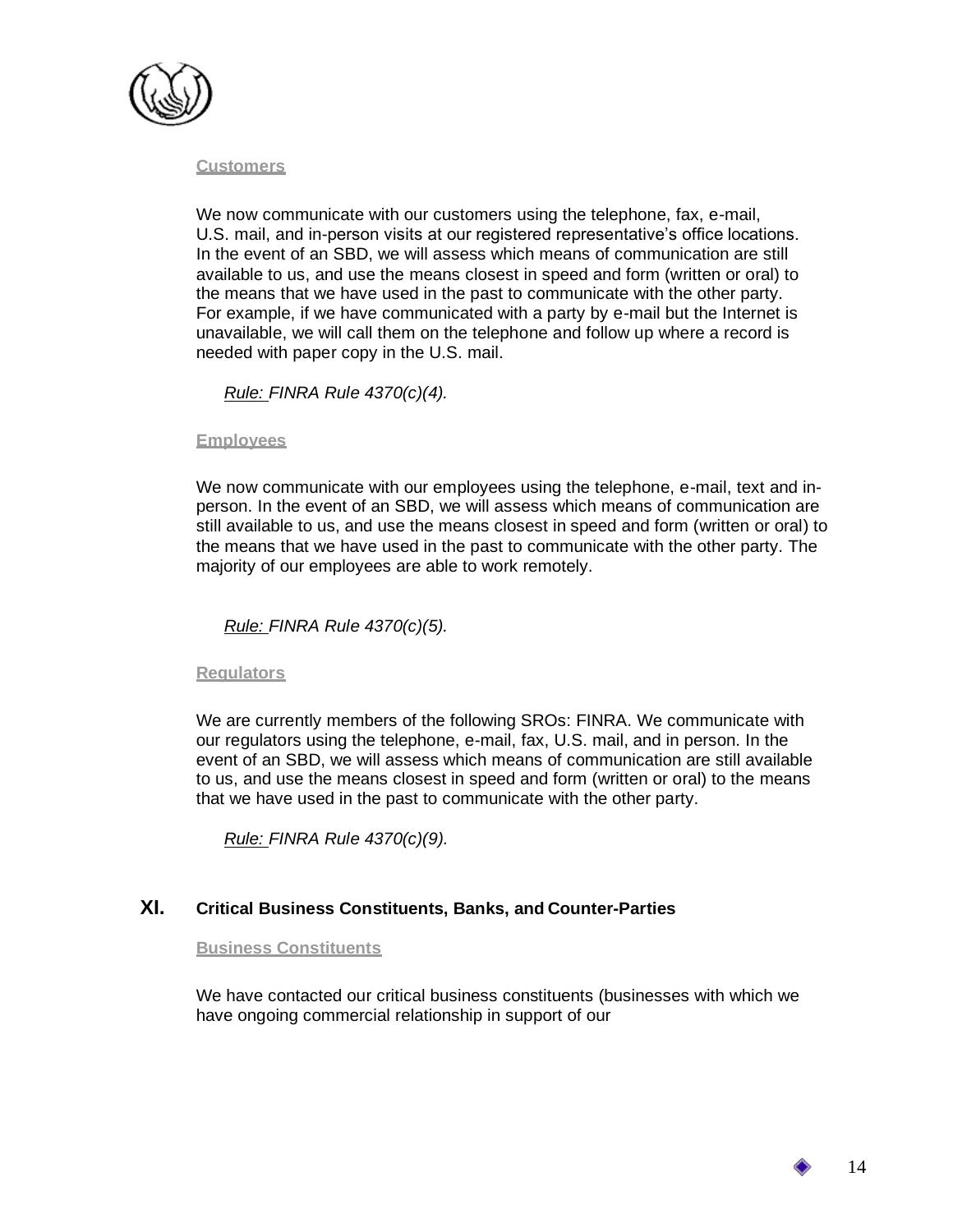

operating activities, such as vendors providing us critical services), and determined the extent to which we can continue our business relationship with them in light of the internal or external SBD. We will quickly establish alternative arrangements if a business constituent can no longer provide the needed goods or services when we need them because of a SBD to them or our firm.

Our major suppliers are:

- Allstate
- FCCS/National Financial Services
- Fidelity Information Services
- RegEd
- Docupace Technologies
- Prudential Annuities
- Equitable
- Protective
- Sammons Financial Group
- Lincoln Financial Group

*Rules: FINRA Rule 4370(c)(7).*

#### **Banks**

We will contact our banks and lenders to determine if they can continue to provide the financing that we will need in light of the internal or external SBD.

The bank maintaining our operating account and our Proprietary Account of Introducing Broker-Dealers (PAIB account) is:

US Bank (Lincoln/Lincolnshire Location) 1440 S. 70th Contact: Bernice Dirks Telephone: 630-637-2763 Local Branch: 402-484-4400 US Bank Toll Free: 800-377-3053

If our banks and other lenders are unable to provide the financing, we will seek alternative financing immediately from:

Allstate Insurance Corporation 2775 Sanders Road Contact: Mark Prindville Telephone: 847-402-0470

15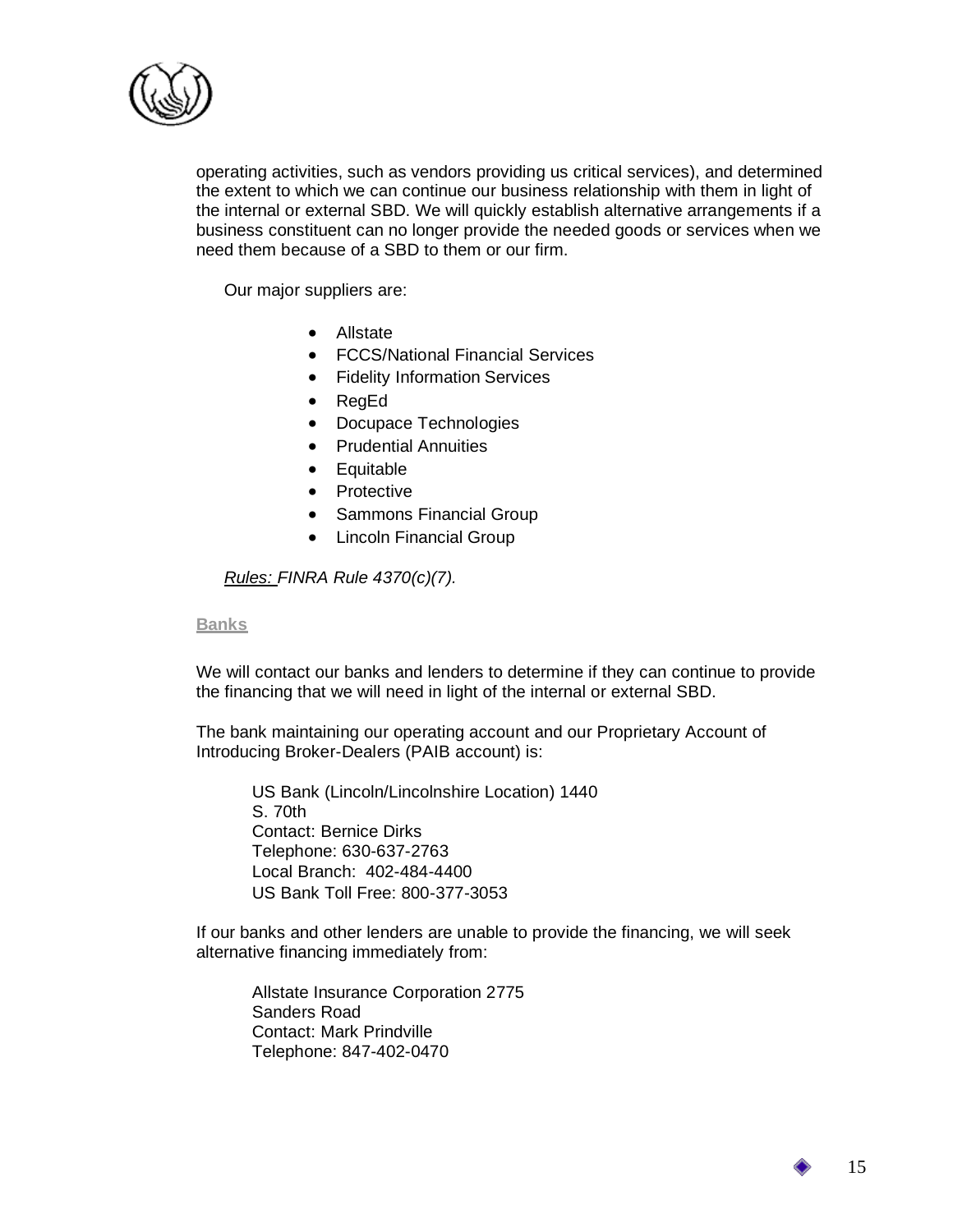

#### *Rules: FINRA Rule 4370(c)(7).*

#### **Counter-Parties**

We have contacted our critical counter-parties, such as other broker- dealers or institutional customers, to determine if we will be able to carry out our transactions with them in light of the internal or external SBD. Where the transactions cannot be completed, we will work with our clearing firm or contact those counter-parties directly to make alternative arrangements to complete those transactions as soon as possible.

*Rules: FINRA Rule 4370(c)(7).*

## **XII. Regulatory Reporting**

Our firm is subject to regulation by: Security & Exchange Commission, FINRA Regulation, and MSRB. We now file reports with our regulators using paper copies in the U.S. mail, and through e-mail. Inthe event of an SBD, we will check with the SEC, FINRA, and other regulators to determine which means of filing are still available to us, and use the means closest in speed and form (written or oral) to our previous filing method. In the event that we cannot contact our regulators, we will continue to file required reports using the communication means available to us.

Security & Exchange Commission Salt Lake District Office 50 South Main St. Ste. #500 Salt Lake City, UT 84144 Telephone: 801-524-3558

FINRA Regulation 12 Wyandotte Plaza 120 West 12<sup>th</sup> St, Suite 800 Kansas City, MO 64105-1930 Contact: Gregory Luken Telephone: 816-802-4750 Email: [greg.luken@finra.org](mailto:greg.luken@finra.org)

MSRB (Municipal Securities Rulemaking Board) 1900 Duke St Ste. #600 Alexandria, VA 22314-3412 Telephone: 703-797-6600

16